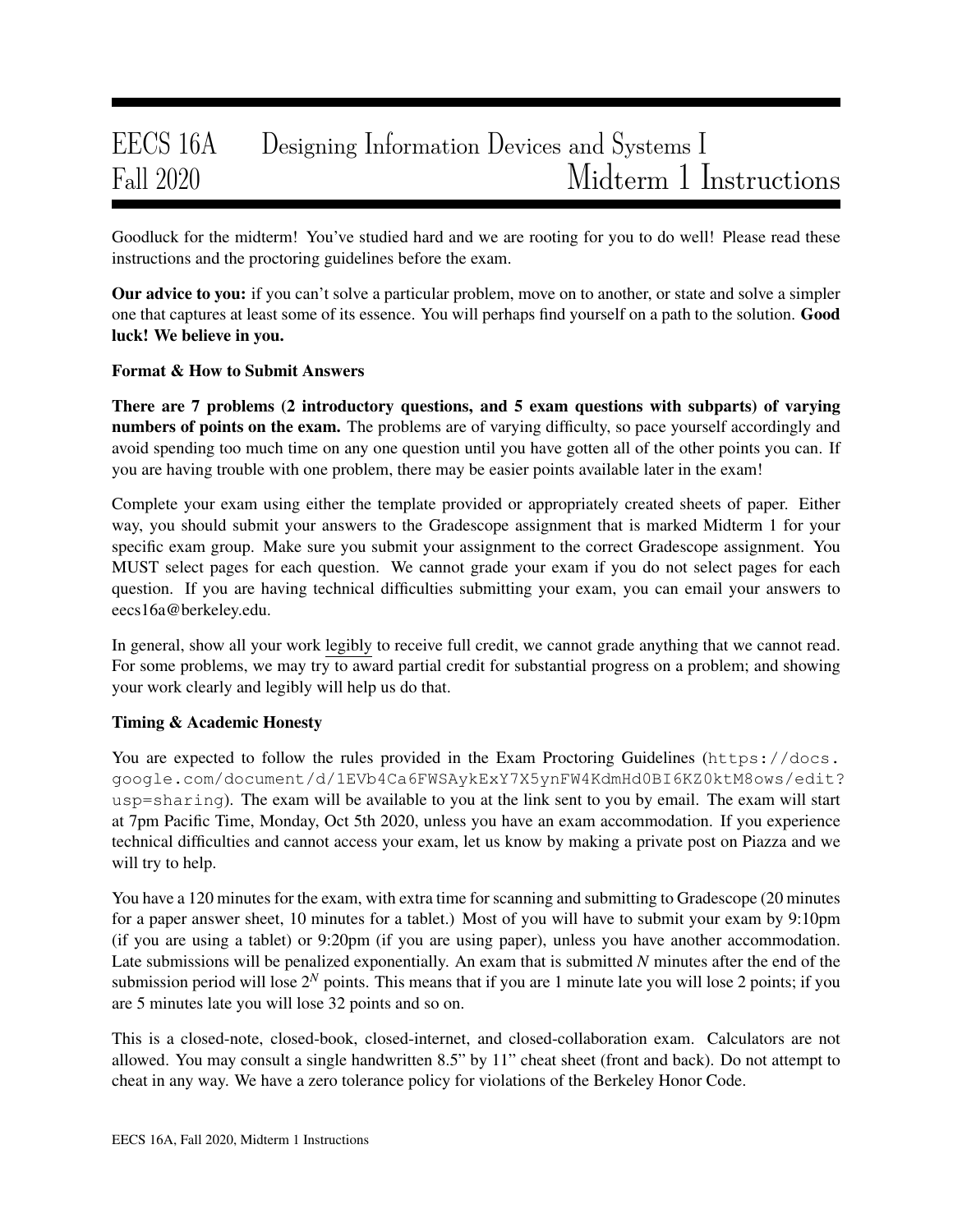# EECS 16A Designing Information Devices and Systems I Fall 2020 Midterm 1

## 1. HONOR CODE

If you have not already done so, please copy the following statements into the box provided for the honor code on your answer sheet, and sign your name.

*I will respect my classmates and the integrity of this exam by following this honor code. I affirm:*

- *I have read the instructions for this exam. I understand them and will follow them.*
- *All of the work submitted here is my original work.*
- *I did not reference any sources other than my one reference cheat sheet.*
- *I did not collaborate with any other human being on this exam.*
- 2. (a) Tell us about something you did in the last year that you are proud of. *All answers will be awarded full credit; you can be brief*. (2 Points)
	- (b) Name someone that inspires you. *All answers will be awarded full credit; you can be brief*. (2 Points)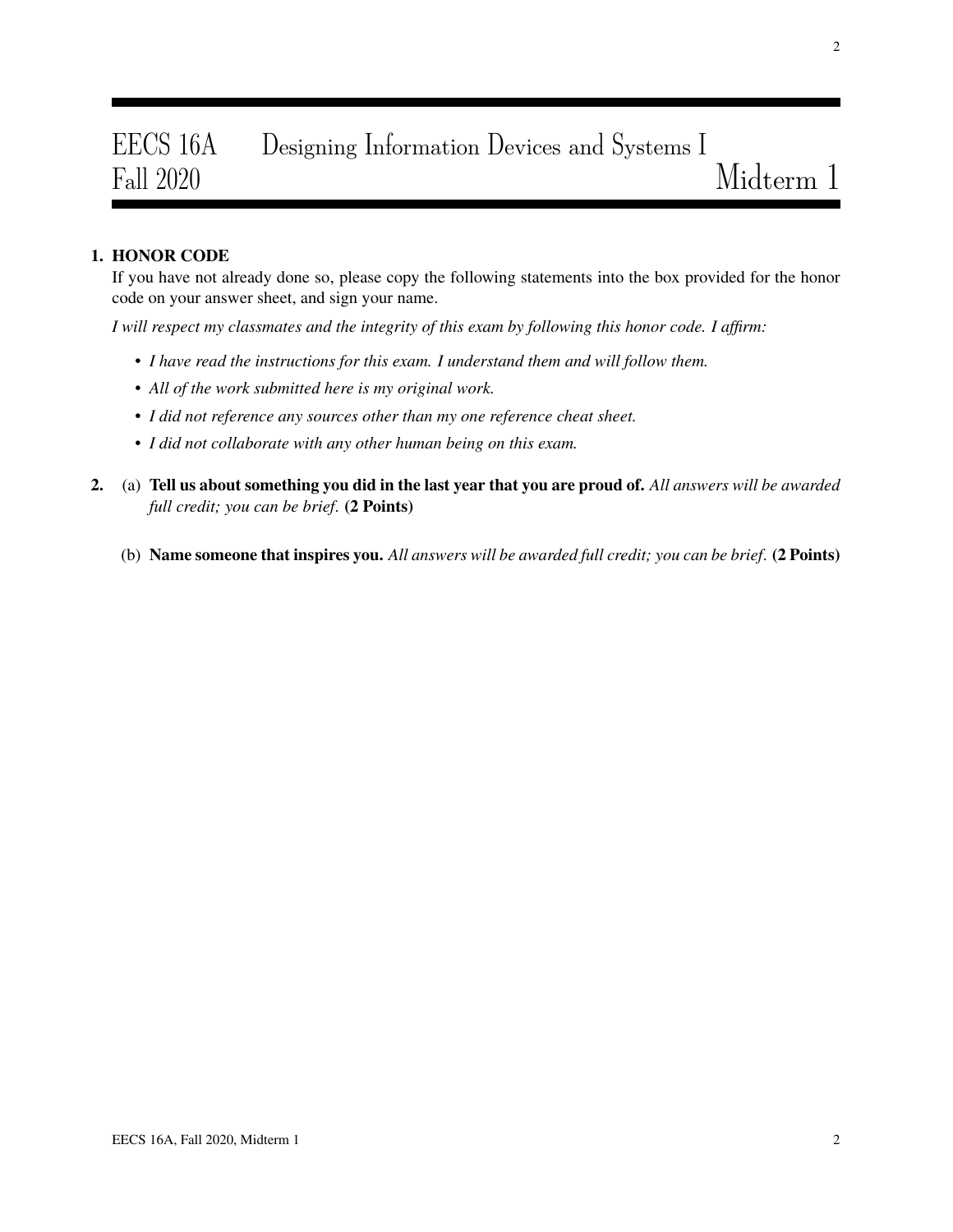#### 3. Sailing for climate change (22 points)

You are a member of Greta Thunberg's crew that embarks on a new transatlantic boat journey, advocating for climate change awareness and environmentally friendly travel.

(a) (2 points) In the environmentally friendly mode, the ship travels using only the wind and sail; as a result you have to move in direction of the wind.

In this mode, the next location of the ship is given by  $\vec{\ell}_{next} = \mathbf{A} \cdot \vec{\ell}_{curr}$ , where  $\vec{\ell}_{curr} =$  $\sqrt{ }$  $\overline{1}$ 2 5 0 1 is the current

location of the ship. A is given as:

$$
\mathbf{A} = \begin{bmatrix} 1 & 2 & 0 \\ 3 & 6 & 0 \\ 0 & 0 & 0 \end{bmatrix}.
$$

Find your next location vector  $\vec{\ell}_{next}$  after you apply the steering matrix A once to  $\vec{\ell}_{curr}$ .

(b) (2 points) What is the dimension of the columnspace of A? Explain your answer and/or show your work.

$$
\mathbf{A} = \begin{bmatrix} 1 & 2 & 0 \\ 3 & 6 & 0 \\ 0 & 0 & 0 \end{bmatrix}.
$$

(c) (6 points) A plane is monitoring the journey from a high altitude and wants to come closer to Greta's ship at a certain meeting point,  $\vec{\ell}_{meet}$ .

The plane's current location is described by  $\vec{\ell}_{plane}$  =  $\sqrt{ }$  $\overline{1}$ 0 20 100 1 , and the goal is to hover at the meeting  $\sqrt{ }$ 20 1

point described by  $\vec{\ell}_{meet} =$  $\overline{1}$ 20 50 . You have been asked to design a steering matrix <sup>B</sup> for the plane so that

$$
\vec{\ell}_{meet} = \mathbf{B} \cdot \vec{\ell}_{plane}.
$$

Some of the entries of the matrix **B** are given for you below; however, you must find the elements *p*,*q* and *r*. Please draw a box around your answers for *p*,*q* and *r*.

$$
\mathbf{B} = \begin{bmatrix} 10 & p & 1 \\ 20 & 6 & q \\ 7 & r & -1 \end{bmatrix}.
$$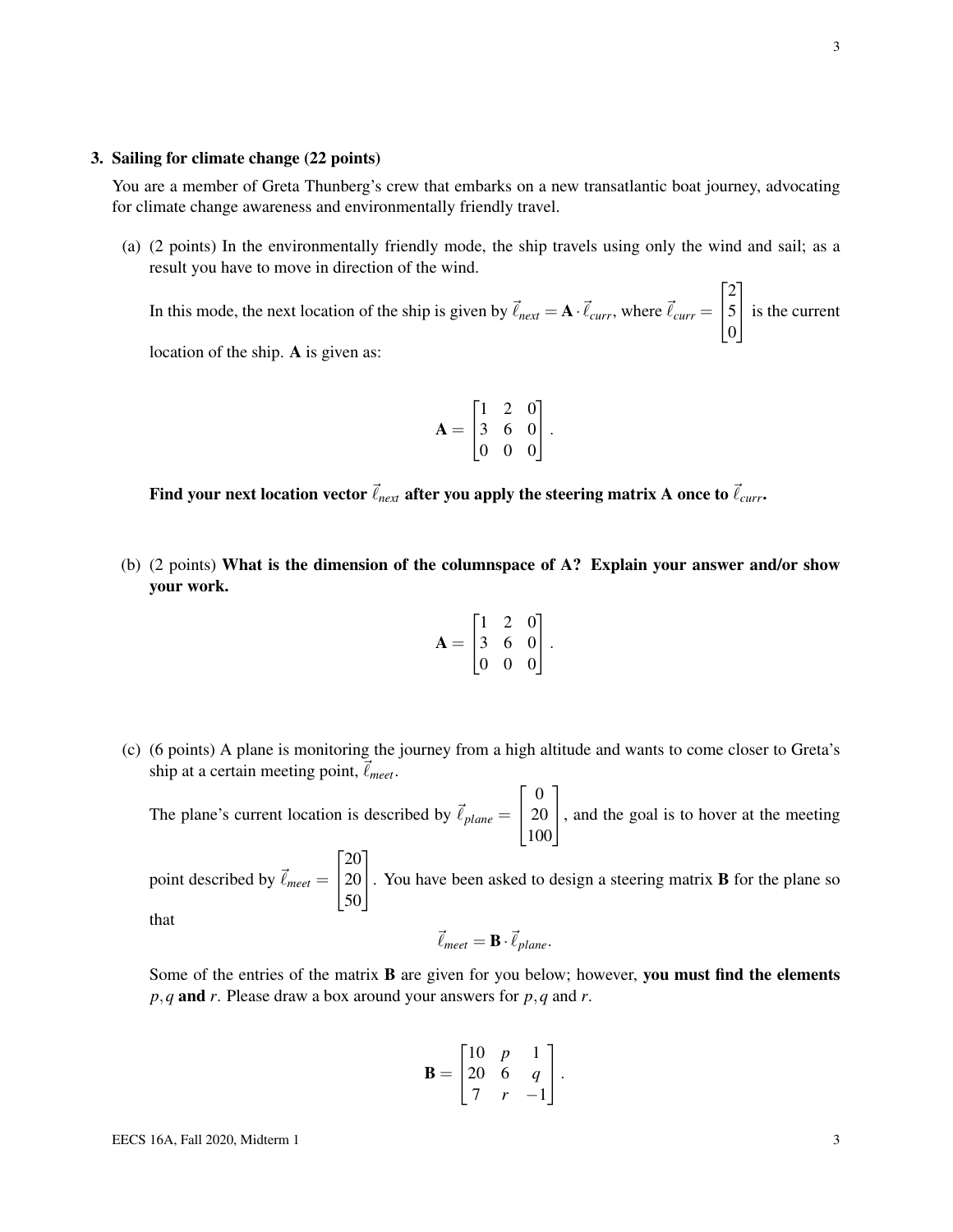(d) (4 points) For this subpart and the following subparts, you can assume that your ship travels only in 2D.

Your current location is given by  $\vec{\ell}_{curr} = \begin{bmatrix} 2 \\ 2 \end{bmatrix}$ 3 . Steering matrix  $C$  was multiplied once with your previous location vector,  $\vec{\ell}_{prev}$ , to bring you to  $\vec{\ell}_{curr}$ , so you know  $\vec{\ell}_{curr} = \mathbf{C} \cdot \vec{\ell}_{prev}$ . The matrix **C** is:

$$
\mathbf{C} = \begin{bmatrix} 1 & 1 \\ 3 & 6 \end{bmatrix}.
$$

### Find  $\vec{\ell}_{prev}$ , your previous location vector.

(e) (4 points) On the distant horizon, you see three other ships approaching Greta's ship. The current locations of the three ships are given by the column vectors:  $\begin{bmatrix} 5 \\ 0 \end{bmatrix}$ 9  $\Bigg], \Bigg[ \begin{matrix} 4 \\ 12 \end{matrix} \Bigg], \Bigg[ \begin{matrix} 3 \\ 4 \end{matrix} \Bigg]$ 4 . You stack the ships' locations together to make the matrix  $\mathbf{D} = \begin{bmatrix} 5 & 4 & 3 \\ 9 & 12 & 4 \end{bmatrix}$ .

The winds driving these ships transform each ship location by the matrix  $\mathbf{E} = \begin{bmatrix} a & b \\ c & d \end{bmatrix}$ .

Instead of computing their final locations one-by-one, you want one matrix that gives the locations of the three ships, where the two rows of this matrix will contain the *x*- and *y*-coordinates of the ships, respectively.

## Set this problem up as a matrix-matrix multiplication and find the matrix representing the final locations of all three ships.

(f) (4 points) Your current location vector is now given as  $\vec{\ell}_{curr} = \begin{bmatrix} 5 \\ 0 \end{bmatrix}$ 0 . Your would like to steer Greta's

ship to  $\vec{\ell}_{final} = \begin{bmatrix} 0 \\ -10 \end{bmatrix}$ . You notice that the ship has several built-in 2 × 2 steering matrices which you can apply in any order to your current location vector:

- $T_{\theta}$ , which rotates your current location vector by 90 $^{\circ}$  counterclockwise;
- $T_2$ , which multiplies your current location vector by a factor of 2;
- $T_x$ , which reflects your current location vector across the x-axis;
- $T_v$ , which reflects your current location vector across the y-axis.

You would like to only use these built-in steering matrices to direct Greta's ship to its final goal.

Which of the following options would successfully get you from  $\vec{\ell}_{curr}$  to  $\vec{\ell}_{final}$ ? Only one option is correct.

No partial credit will be awarded if any incorrect options are selected. You do not need to show any work for this problem.

(i) 
$$
\vec{\ell}_{final} = \mathbf{T}_{\theta} \mathbf{T}_{2} \mathbf{T}_{\mathbf{x}} \vec{\ell}_{curr}
$$
  
\n(ii)  $\vec{\ell}_{final} = \mathbf{T}_{\mathbf{x}} \mathbf{T}_{2} \mathbf{T}_{\theta} \vec{\ell}_{curr}$   
\n(iii)  $\vec{\ell}_{final} = \mathbf{T}_{\mathbf{y}} \mathbf{T}_{2} \mathbf{T}_{\mathbf{x}} \vec{\ell}_{curr}$   
\n(iv)  $\vec{\ell}_{final} = \mathbf{T}_{\mathbf{y}} \mathbf{T}_{\mathbf{x}} \mathbf{T}_{2} \vec{\ell}_{curr}$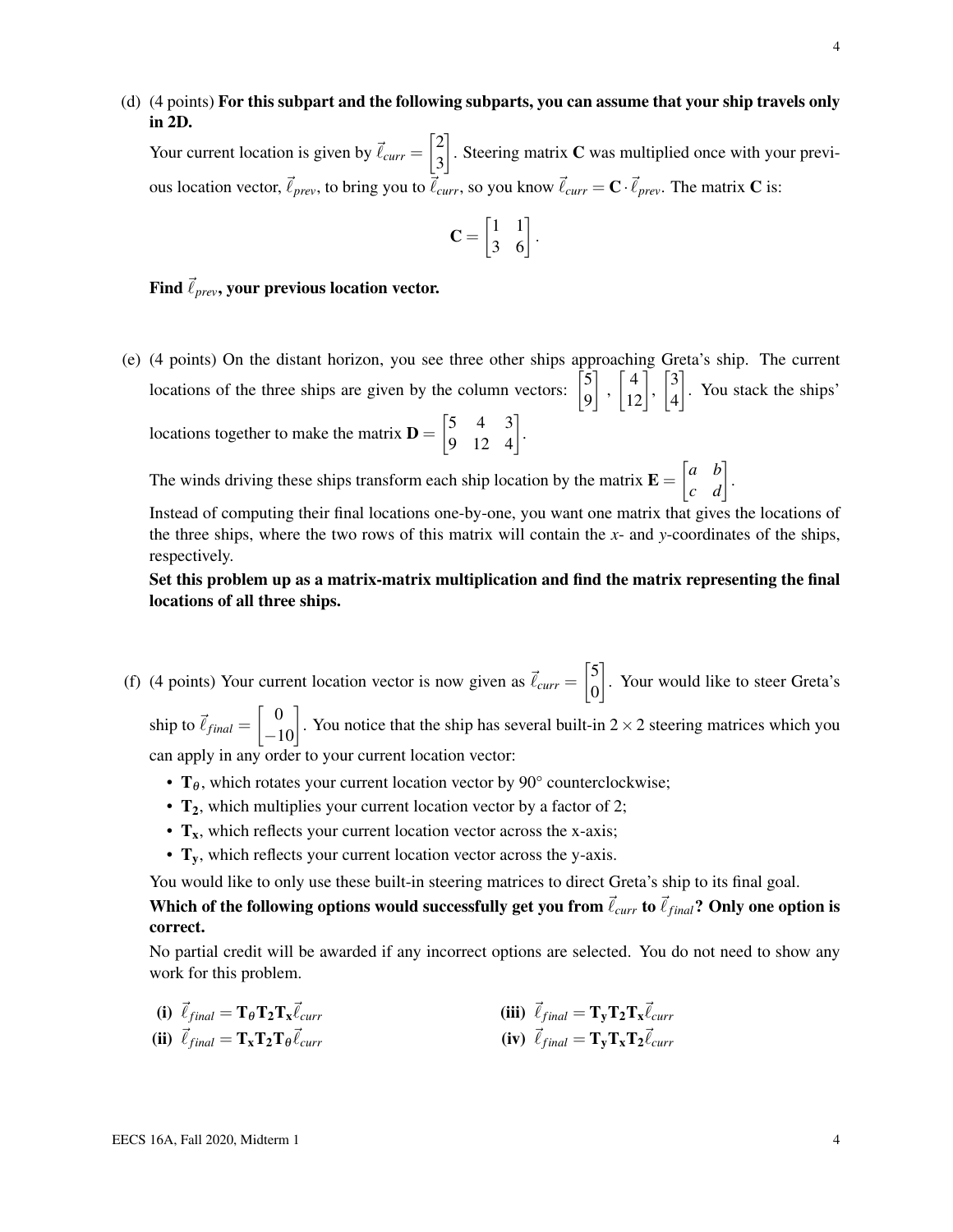#### 4. Mixing Paints (21 points)

Over quarantine, you've really gotten into painting, but you are running low on paints.You would like to mix the paints you have to make different colors.

Notation: **Every** color can be represented as a length-3 vector,  $\vec{c}$  =  $\sqrt{ }$  $\overline{1}$ *cr cy cb* 1 , where  $c_r$ ,  $c_y$ , and  $c_b$  represent the number of bottles of red, yellow, and blue paint, respectively, to make the color.

- (a) (5 points) You want to make the color brown,  $\vec{b} =$  $\sqrt{ }$  $\overline{1}$ 1 1 1 1 , using a linear combination of turquoise, magenta, and peach paints (the only ones you have left). We are given the following information about paint compositions:
	- 1 bottle of turquoise is made by combining 0 bottles red, 0.4 bottles yellow, and 0.6 bottles blue.
	- 1 bottle of magenta is made by combining 0.5 bottles red, 0 bottles yellow, and 0.5 bottles blue.
	- 1 bottle of peach is made by combining 0.5 bottles red, 0.4 bottles yellow, and 0.1 bottles blue.

You would like to find the number of bottles of turquoise  $(x_t)$ , magenta  $(x_m)$ , and peach  $(x_p)$  to mix to make brown. Formulate this problem as a matrix-vector equation. You do not need to solve the equation.

(b) (5 points) Your friend wants to make the color brown but has a different set of colors. She also sets up a system of equations to make brown and ends up with  $A\vec{x} = \vec{b}$  where

$$
\mathbf{A} = \begin{bmatrix} 0 & 0.5 & 0.5 \\ 0.5 & 0 & 0.5 \\ 0.5 & 0.5 & 0 \end{bmatrix}, \vec{b} = \begin{bmatrix} 1 \\ 1 \\ 1 \end{bmatrix}.
$$

Use Gaussian Elimination to solve for  $\vec{x}$ , which represents the mixture of paints your friend must combine to make brown. Show your work.

(c) (6 points) You now want to make lots of colors. Instead of solving the system  $A\vec{x} = \vec{c}$  every time we want to make a new color  $\vec{c}$ , you want to find the inverse matrix  $A^{-1}$ . For this subpart, use the following matrix:

$$
\mathbf{A} = \begin{bmatrix} 1 & 1 & 1 \\ 0 & 1 & 0 \\ 1 & 0 & 2 \end{bmatrix}.
$$

Use Gaussian Elimination to determine if  $\mathrm{A}^{-1}$  exists. If  $\mathrm{A}^{-1}$  exists, give its value.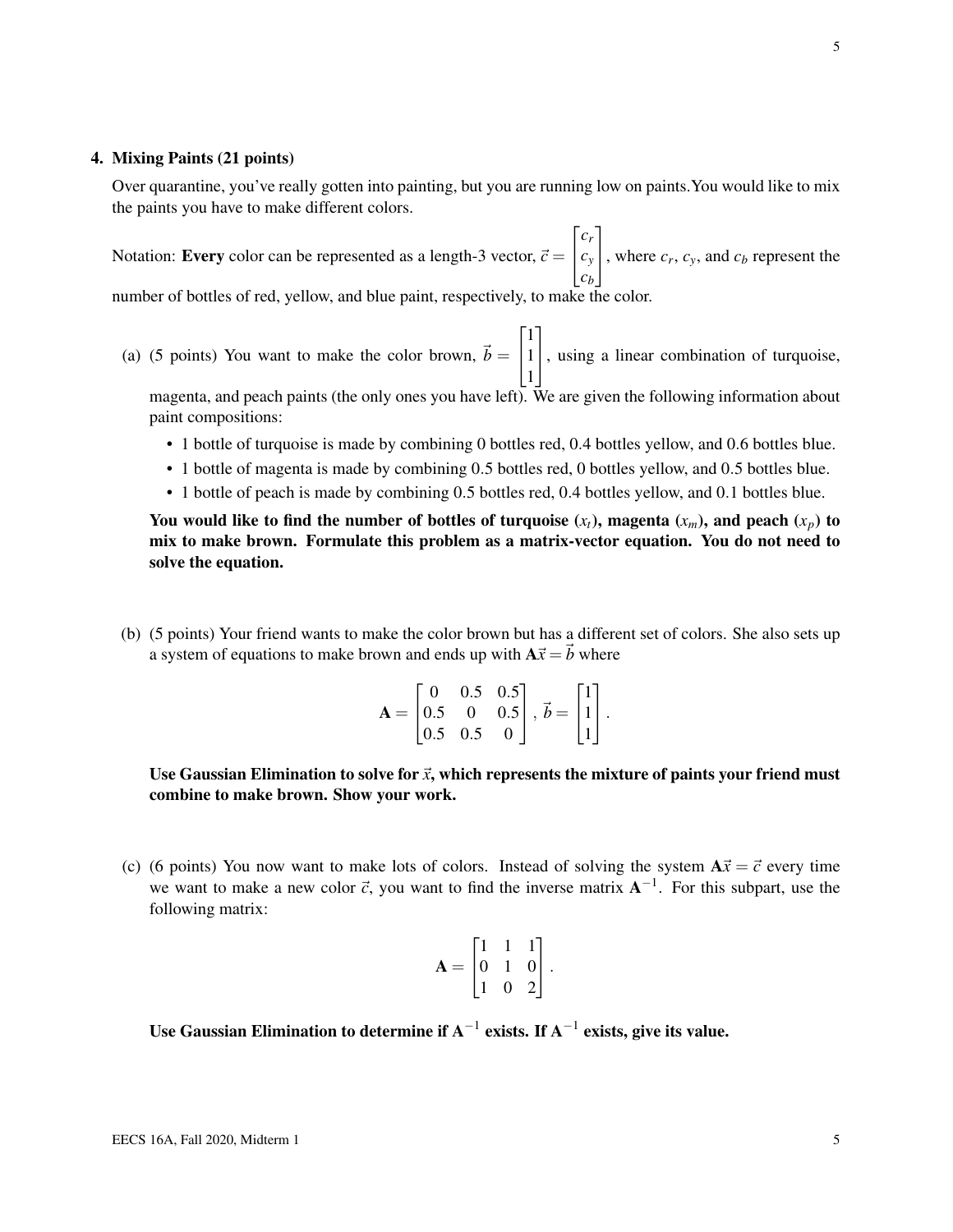(d) (5 points) We would like to determine what colors we can make just given three other colors (purple, orange, gray). These are represented by a matrix  $\mathbf{D} \in \mathbb{R}^{3 \times 3}$ , which is invertible, but is otherwise unknown to you. You cannot mix together negative amounts of paint. Consider the set of all colors

$$
\mathbb{S} = \left\{ \vec{c} \in \mathbb{R}^3 \mid \mathbf{D}\vec{x} = \vec{c}, \ \vec{x} = \begin{bmatrix} x_1 \\ x_2 \\ x_3 \end{bmatrix}, \ x_1 \ge 0, x_2 \ge 0, x_3 \ge 0 \right\}.
$$

that we can get from mixing together non-negative quantities of the three colors. Is S a vector subspace of  $\mathbb{R}^3$ ? Justify your answer.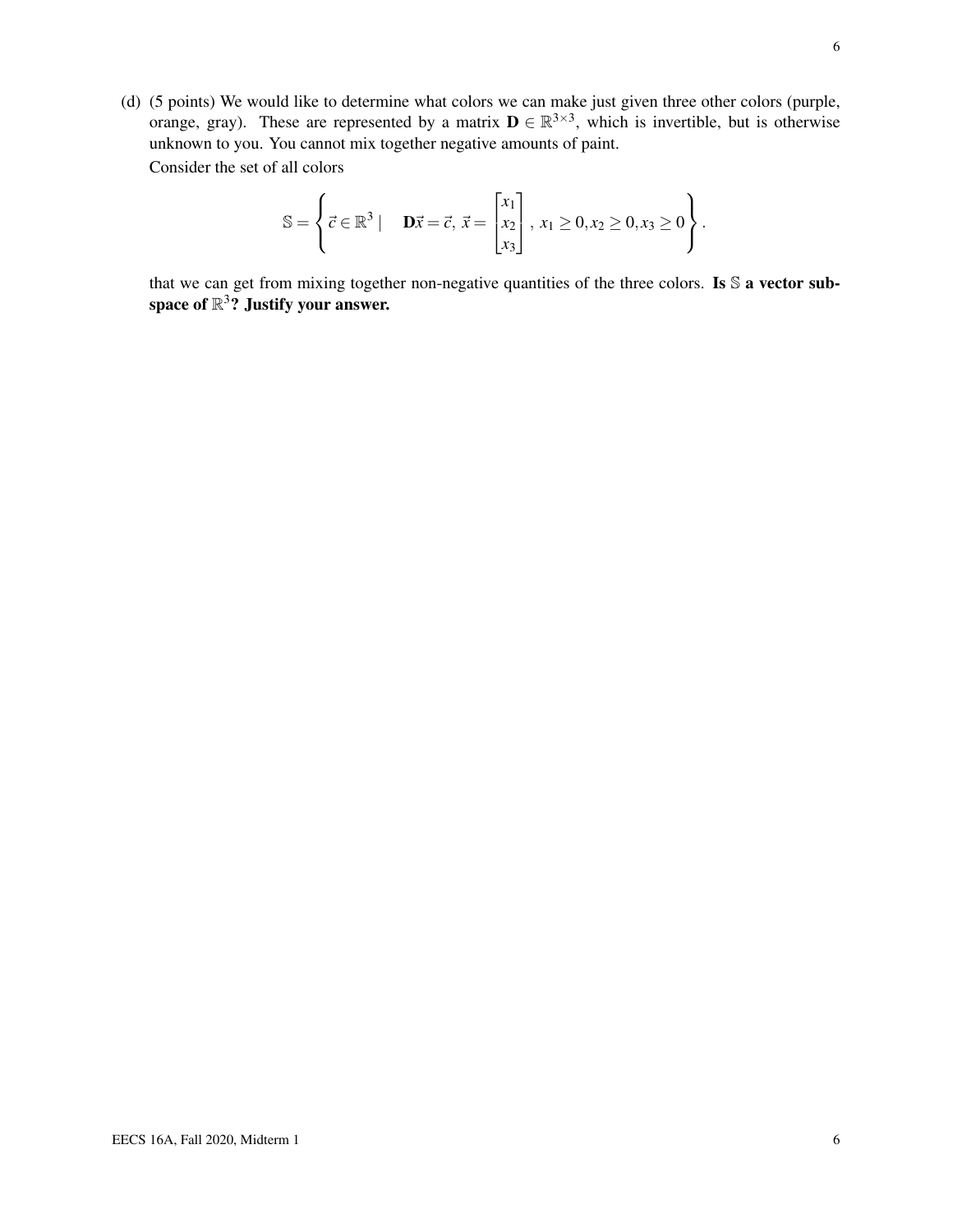### 5. Basis and Linear Independence (18 points)

Let V be a subspace of  $\mathbb{R}^4$  defined as

$$
\mathbb{V} = \left\{ \vec{x} \in \mathbb{R}^4 \middle| \quad \vec{x} = \begin{bmatrix} \alpha \\ \beta \\ \alpha + \beta \\ \alpha - \beta \end{bmatrix}, \text{ where } \alpha, \beta \in \mathbb{R} \right\}.
$$

- (a) (4 points) Find a basis for  $\nabla$  and determine the dimension of  $\nabla$ . Show your work.
- (b) (4 points) Given  $\vec{v_1}$  =  $\sqrt{ }$  $\overline{1}$ 1 2 2 1 and  $\vec{v}_2$  =  $\sqrt{ }$  $\overline{1}$ 2 5 3 1 , determine if the set  $\{\vec{v_1}, \vec{v_2}\}$  is linearly independent, using Gaussian Elimination.
- (c) (10 points) Prove the following statement: If

$$
\{\vec{v}_1,\vec{v}_2,\vec{v}_3,\cdots,\vec{v}_n\}
$$

is a linearly independent set, then

$$
\{\vec{v}_1, \vec{v}_2 - \vec{v}_1, \vec{v}_3 - \vec{v}_2 - \vec{v}_1, \cdots, \vec{v}_n - \vec{v}_{n-1} - \cdots - \vec{v}_2 - \vec{v}_1\}
$$

is a linearly independent set.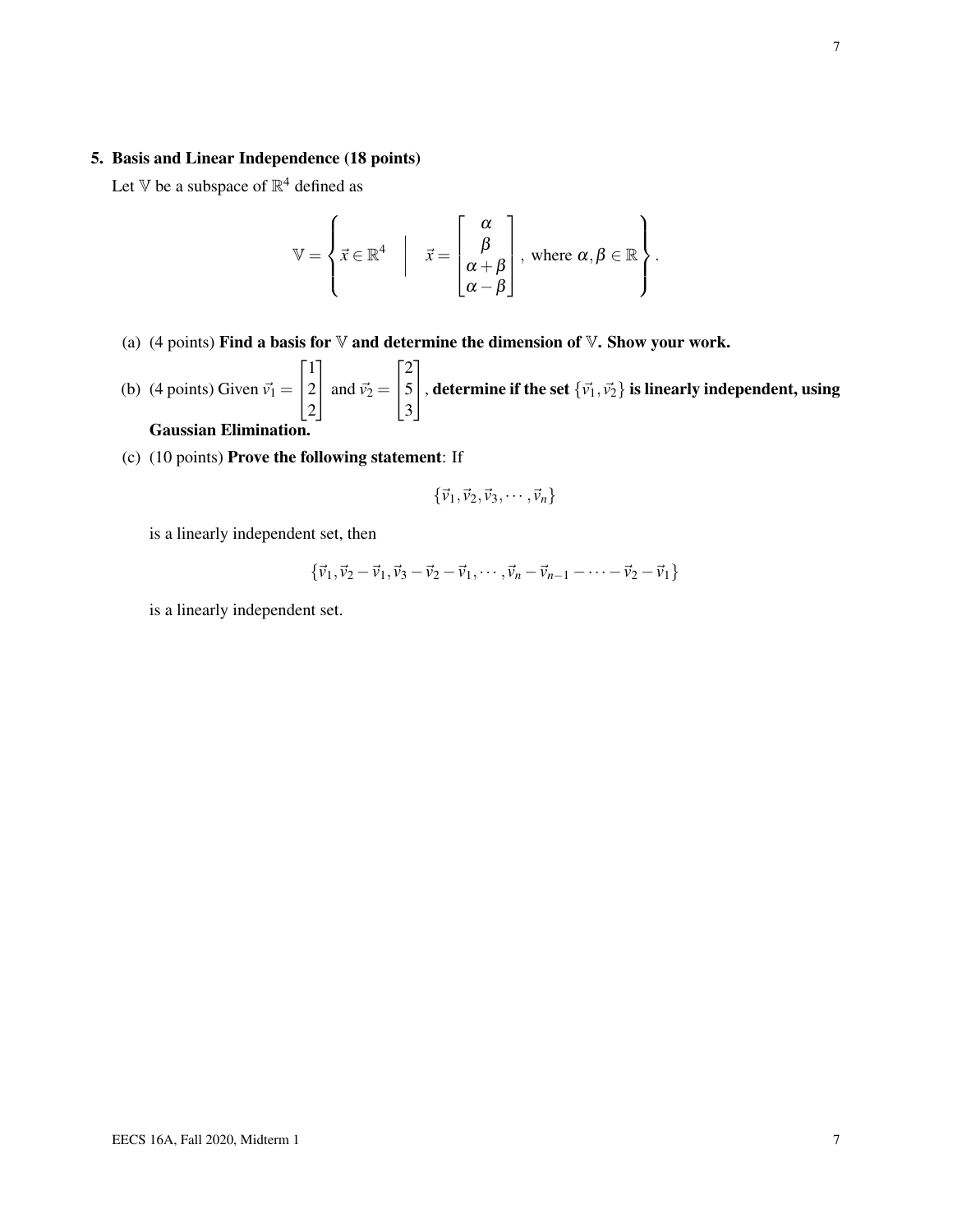#### 6. GPT-3 wrote this question... or did it? (33 points)

Your friend, a UC Berkeley undergraduate, is working on a project to use OpenAI's GPT-3 language generation algorithm to write blog posts that mimic human writers. After one of their first posts trends on Hacker News, you apply for access to GPT-3 so you can examine how it works for yourself.

The algorithm works by iterating. The blog post at time step *n* is represented by a vector  $\vec{x}[n]$ . We will define the entries of the vector later. The GPT-3 algorithm is represented by the transition matrix A. So the blog post at time  $n+1$  is given by:

$$
\vec{x}[n+1] = \mathbf{A} \cdot \vec{x}[n].
$$

<span id="page-7-0"></span>(a) (4 points) You find that the transition matrix A of one version of the algorithm is described by the flow diagram in Figure [6.1](#page-7-0).



Figure 6.1: A flow diagram to represent how model A transforms state vector  $\vec{x}[n]$ .

In this case, each entry of  $\vec{x}[n]$  describes the number of nouns, verbs, adjectives and articles in the blog post at time *n*. The structure of the state vector  $\vec{x}[n]$  for  $n \ge 0$  is:

$$
\vec{x}[n] = \begin{bmatrix} x_{\text{noun}}[n] \\ x_{\text{verb}}[n] \\ x_{\text{adjective}}[n] \\ x_{\text{article}}[n] \end{bmatrix} . \tag{1}
$$

#### What is the A matrix based on the flow diagram in Figure [6.1?](#page-7-0)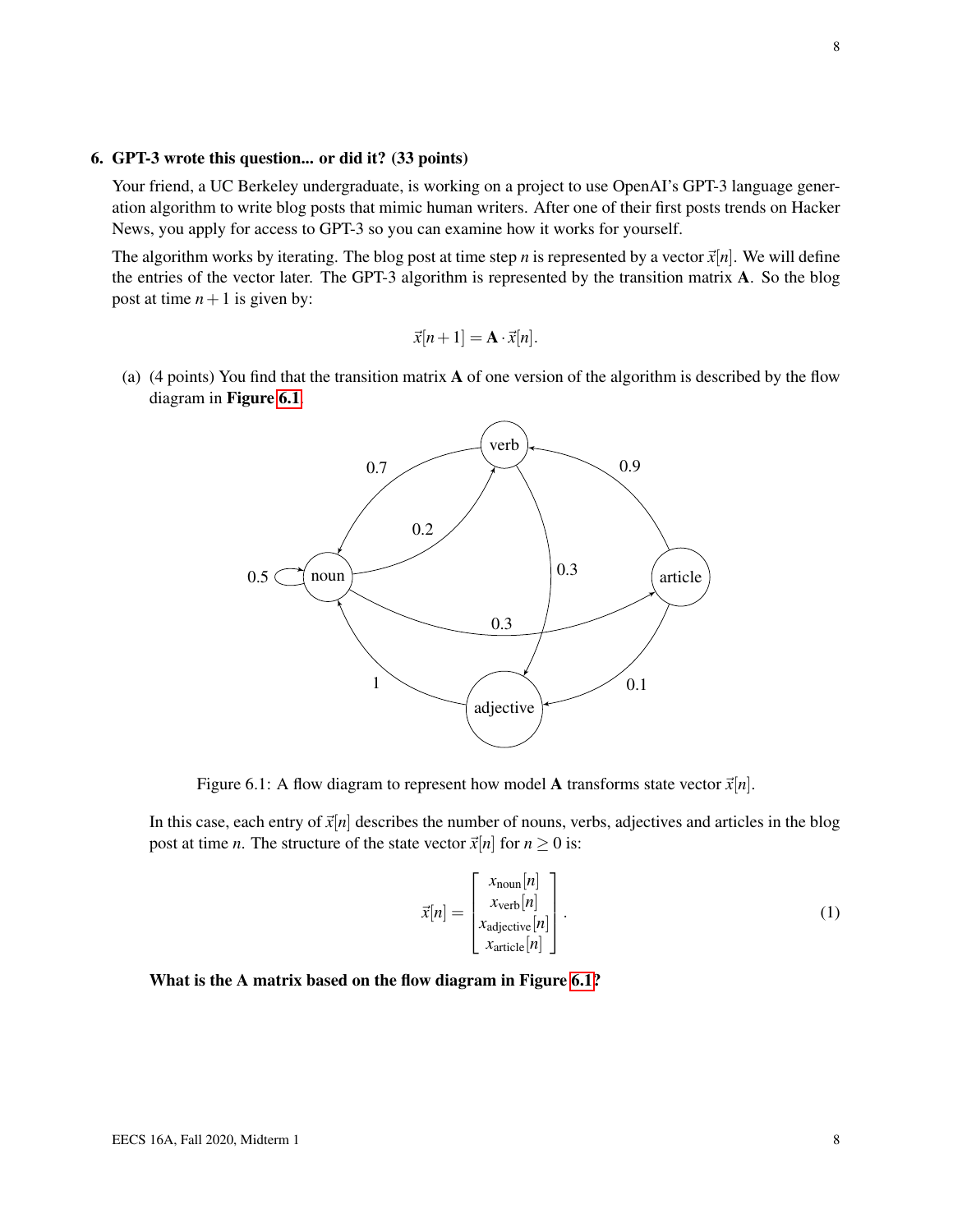(b) (4 points) Now, you are interested in testing out a less complex model that operates on just three parts of speech: nouns, verbs, and adjectives. In this case, the structure of the state vector  $\vec{x}[n]$  at each iteration *n* is:

$$
\vec{x}[n] = \begin{bmatrix} x_{\text{noun}}[n] \\ x_{\text{verb}}[n] \\ x_{\text{adjective}}[n] \end{bmatrix}.
$$

Your starting article,  $\vec{x}[0]$ , consists of 4000 nouns, 4000 verbs, and 4000 adjectives, i.e,  $\vec{x}[0] = \begin{bmatrix} 4000 \\ 4000 \end{bmatrix}$ .  $\sqrt{ }$ 4000 4000 1

You want to try out a different  $3 \times 3$  transition matrix **B** to see what happens to your starting article.



Figure 6.2: A flow diagram to represent how model **B** transforms state vector  $\vec{x}[n]$ .

Compute the next state vector,  $\vec{x}[1]$ , if we apply matrix B once to the starting state vector,  $\vec{x}[0]$ . Show your work.

(c) (2 points) Is the transition matrix B representative of a conservative system? Why or why not?

|                | $\sqrt{0.25}$ | 0.25     | 0    |  |
|----------------|---------------|----------|------|--|
| $\mathbf{B} =$ | 10.25         | $\theta$ | 0.25 |  |
|                |               | 0.25     | 0.25 |  |

(d) (4 points) Now, you are considering testing out an unknown  $3 \times 3$  model matrix C. You have limited information about C: you know that C has three eigenvectors  $\vec{v}_1$ ,  $\vec{v}_2$ , and  $\vec{v}_3$ , and three corresponding eigenvalues  $\lambda_1$ ,  $\lambda_2$  and  $\lambda_3$ .

You are also told that you can rewrite  $\vec{x}[0]$ , the starting state vector, as a linear combination of the eigenvectors of C:

$$
\vec{x}[0] = -3000\vec{v}_1 + 3000\vec{v}_2 + 7000\vec{v}_3.
$$

You are ultimately interested in observing how C modifies the state vector,  $\vec{x}[n]$ , at every timestep *n*.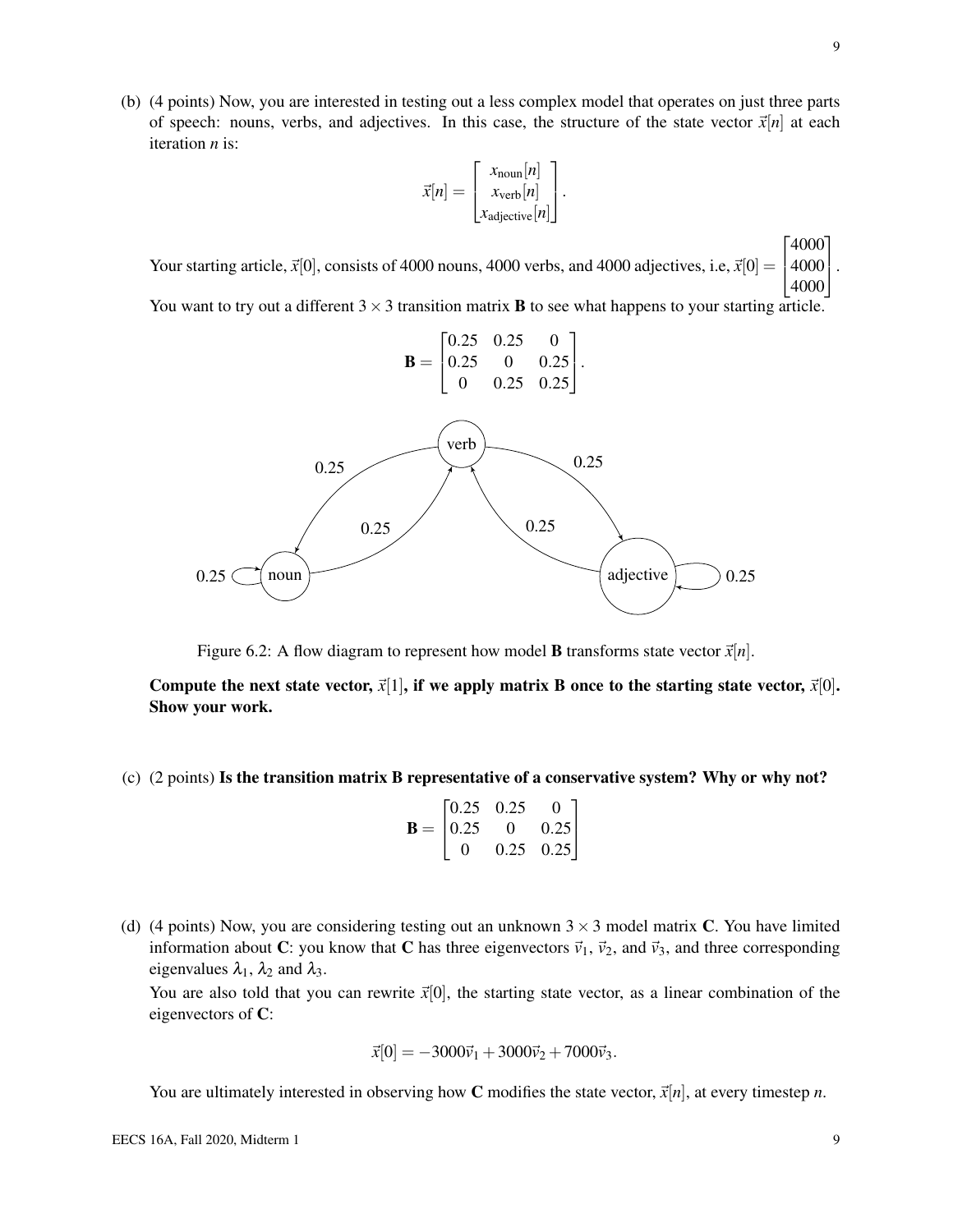Write an expression for  $\vec{x}[n]$  in terms of *n*, the eigenvalues of C, and the eigenvectors of C. You do not have to show a lot of work for this problem. Your answer may also include constants. *Note: Your equation should not include any terms involving previous states (in other words, do not use terms such as n*−1*, n*−2*, ...)*.

(e) (6 points) Suppose you are now working with a 7000-word blog post consisting entirely of nouns, i.e.,

$$
\vec{x}[0] = \begin{bmatrix} x_{\text{noun}}[0] \\ x_{\text{verb}}[0] \\ x_{\text{adjective}}[0] \end{bmatrix} = \begin{bmatrix} 7000 \\ 0 \\ 0 \end{bmatrix}.
$$

You'd like to add some variety to the parts of speech used in your article and introduce some verbs and adjectives, too. Someone on the internet suggests using the following matrix D:

$$
\mathbf{D} = \begin{bmatrix} 0.3 & 0 & 0.4 \\ 0.4 & 1 & 0.2 \\ 0.3 & 0 & 0.4 \end{bmatrix}.
$$

The eigenvalues of **D** are  $\lambda_1 = 0$ ,  $\lambda_2 = 0.7$ , and  $\lambda_3 = 1$ , with corresponding eigenvectors

$$
\vec{v}_1 = \begin{bmatrix} -\frac{4}{3} \\ \frac{1}{3} \\ 1 \end{bmatrix}, \vec{v}_2 = \begin{bmatrix} 1 \\ -2 \\ 1 \end{bmatrix}, \text{ and } \vec{v}_3 = \begin{bmatrix} 0 \\ 1 \\ 0 \end{bmatrix}.
$$

Recall that  $\vec{x}[n+1] = \mathbf{D} \cdot \vec{x}[n]$ .

What is the steady-state of the system, i.e.,  $\lim_{n\to\infty} \vec{x}[n]$ ?

*Hint: You do NOT have to express*  $\vec{x}[0]$  *in terms of*  $\vec{v}_1, \vec{v}_2, \vec{v}_3$  *to solve this part. Also, think about if the system is conservative.*

(f) (5 points) You are still considering new ways to make your starting 7000-word blog post consisting of all nouns (i.e,  $\vec{x}[0] =$  $\sqrt{ }$  $\overline{1}$ 7000 0 0 1 ) more interesting. Your EECS16A TA, Lily, suggests the following

transition matrix E, and tells you its eigenvalues are  $\lambda_1 = 0.4$ ,  $\lambda_2 = 0.1$ , and  $\lambda_3 = 1$ .

$$
\mathbf{E} = \begin{bmatrix} 0.3 & 0.1 & 0.2 \\ 0.4 & 0.8 & 0.4 \\ 0.3 & 0.1 & 0.4 \end{bmatrix}
$$

Compute the eigenspace corresponding to the eigenvalue  $\lambda_2 = 0.1$  for matrix E. Show your work.

(g) (8 points) You are finally considering a model F matrix:

$$
\mathbf{F} = \begin{bmatrix} f_{11} & f_{12} & f_{13} \\ f_{21} & f_{22} & f_{23} \\ f_{31} & f_{32} & f_{33} \end{bmatrix}.
$$

The entries of the columns of this matrix add up to 2, i.e.:

$$
f_{11} + f_{21} + f_{31} = 2,
$$
  $f_{12} + f_{22} + f_{32} = 2,$   $f_{13} + f_{23} + f_{33} = 2.$ 

EECS 16A, Fall 2020, Midterm 1 10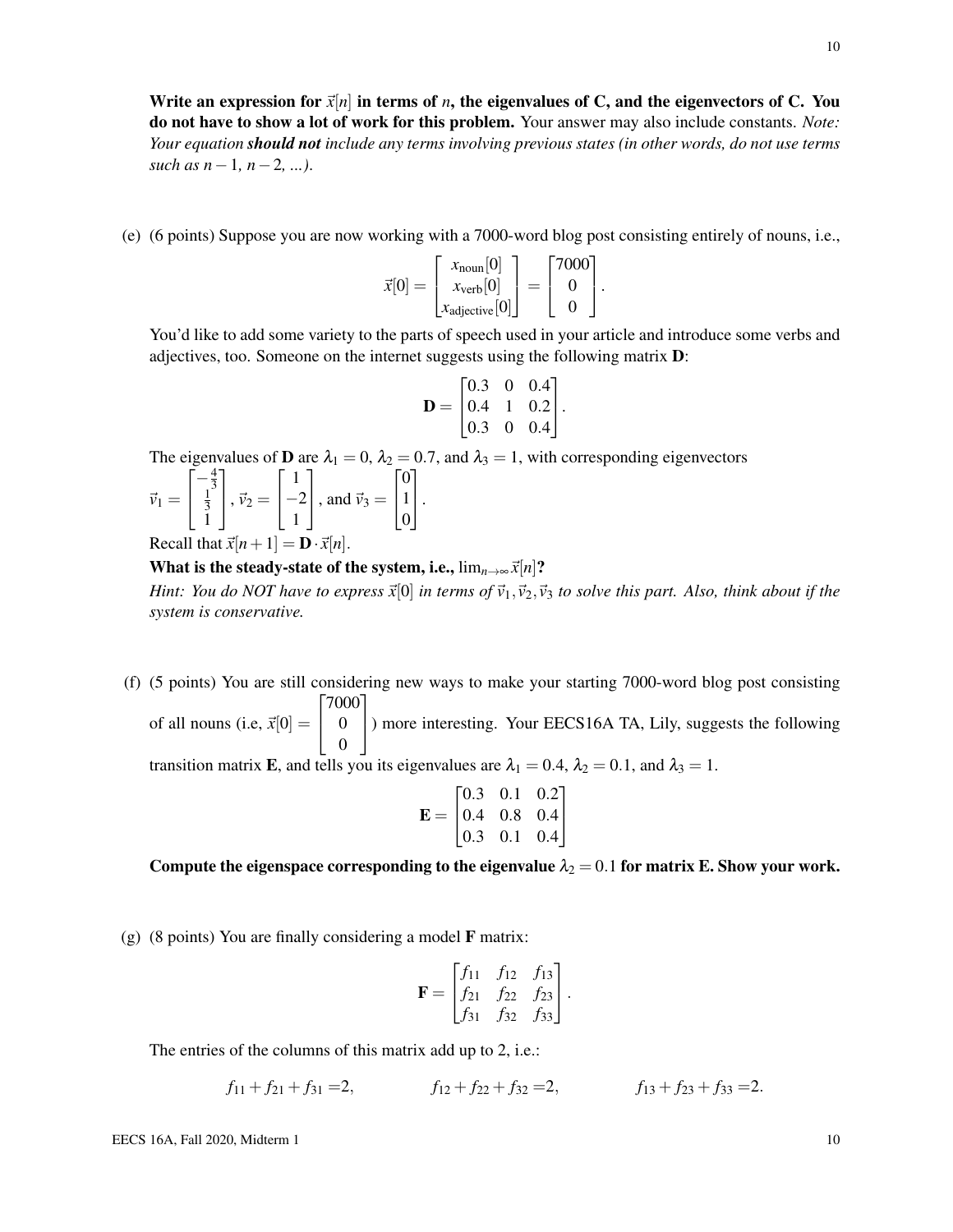What does this transition matrix do to the **total number of words (i.e. verbs + nouns + adjectives)** in each iteration of the blog post? Provide a rigorous proof of your answer. Recall that  $\vec{x}[n+1] =$  $\mathbf{F} \cdot \vec{x}[n]$ , and that

$$
\vec{x}[n] = \begin{bmatrix} x_{\text{noun}}[n] \\ x_{\text{verb}}[n] \\ x_{\text{adjective}}[n] \end{bmatrix}.
$$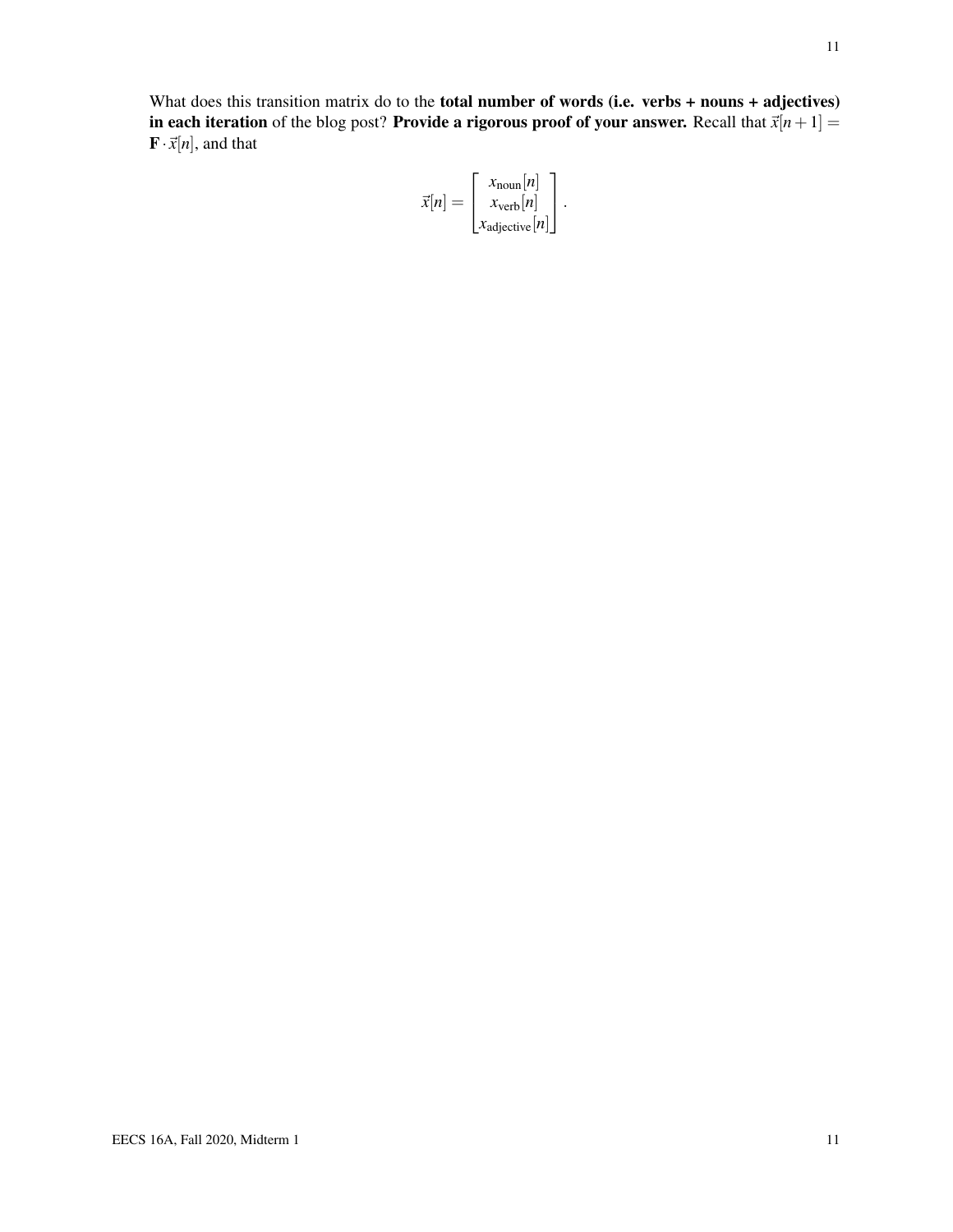#### 7. Get in the robot, 16A people! (31 points)

You are testing a giant robot that you programmed.

(a) (8 points) You can use a navigation control input  $\vec{u} \in \mathbb{R}^3$  to move the robot to different positions  $\vec{p}$ , as described by:

$$
\mathbf{A}\vec{u} = \vec{p}, \quad \text{where} \quad \mathbf{A} = \begin{bmatrix} 1 & 0 & 2 \\ 1 & 1 & 2 \\ 0 & 1 & a \end{bmatrix}.
$$

The value of the parameter  $a \in \mathbb{R}$  determines the robot's behavior. You find your giant robot moving only along a plane in space defined by

$$
\mathbb{U} = \left\{ \vec{p} \in \mathbb{R}^3 \middle| \quad \vec{p} = \begin{bmatrix} \alpha \\ \alpha + \beta \\ \beta \end{bmatrix}, \quad \alpha, \beta \in \mathbb{R} \right\}.
$$

Find the value of  $a$  in the programmed matrix, which caused your robot to get stuck on the plane U. Show your work and justify your answer.

(b) (6 points) Your robot operates with the same model as in part (a), i.e.  $A\vec{u} = \vec{p}$ . We recall  $\vec{u}$  is a navigation control input and  $\vec{p}$  is the robot's position. However, we lost the documentation about the A matrix! In other words, we don't know what A is and it may not be the same matrix as in part (a).

You found an interesting phenomenon: two different navigation control inputs,  $\vec{u_1}$  and  $\vec{u_2}$  move the robot to the same position  $\vec{p}$ , i.e.

$$
\mathbf{A}\vec{u_1} = \mathbf{A}\vec{u_2} = \vec{p}, \text{ where } \vec{u_1} = \begin{bmatrix} 2 \\ 1 \\ 0 \end{bmatrix}, \quad \vec{u_2} = \begin{bmatrix} 1 \\ 1 \\ 1 \end{bmatrix}, \text{ and } \vec{p} = \begin{bmatrix} 2 \\ 3 \\ 1 \end{bmatrix}.
$$

With this information, find a control input  $\vec{u}$  that can return you back to  $\vec{p} = \vec{0}$ , where your base of operations is located. Due to some limitations of the robot motors, you cannot command a zero control input, i.e.  $\vec{u} \neq \vec{0}$ . Show your work and justify your answer.

(c) (5 points) Another challenge in navigation is collision avoidance — you don't want to crash. You are given the following documentation about the range sensor on Robot A, which is the robot you control. The range sensor can only detect other robots in the following subspace S:

$$
\mathbb{S} = \left\{ \vec{p} \in \mathbb{R}^3 \middle| \quad \vec{p} = \alpha \begin{bmatrix} 1 \\ 0 \\ 1 \end{bmatrix} + \beta \begin{bmatrix} 0 \\ 1 \\ 1 \end{bmatrix}, \quad \alpha, \beta \in \mathbb{R} \right\}.
$$